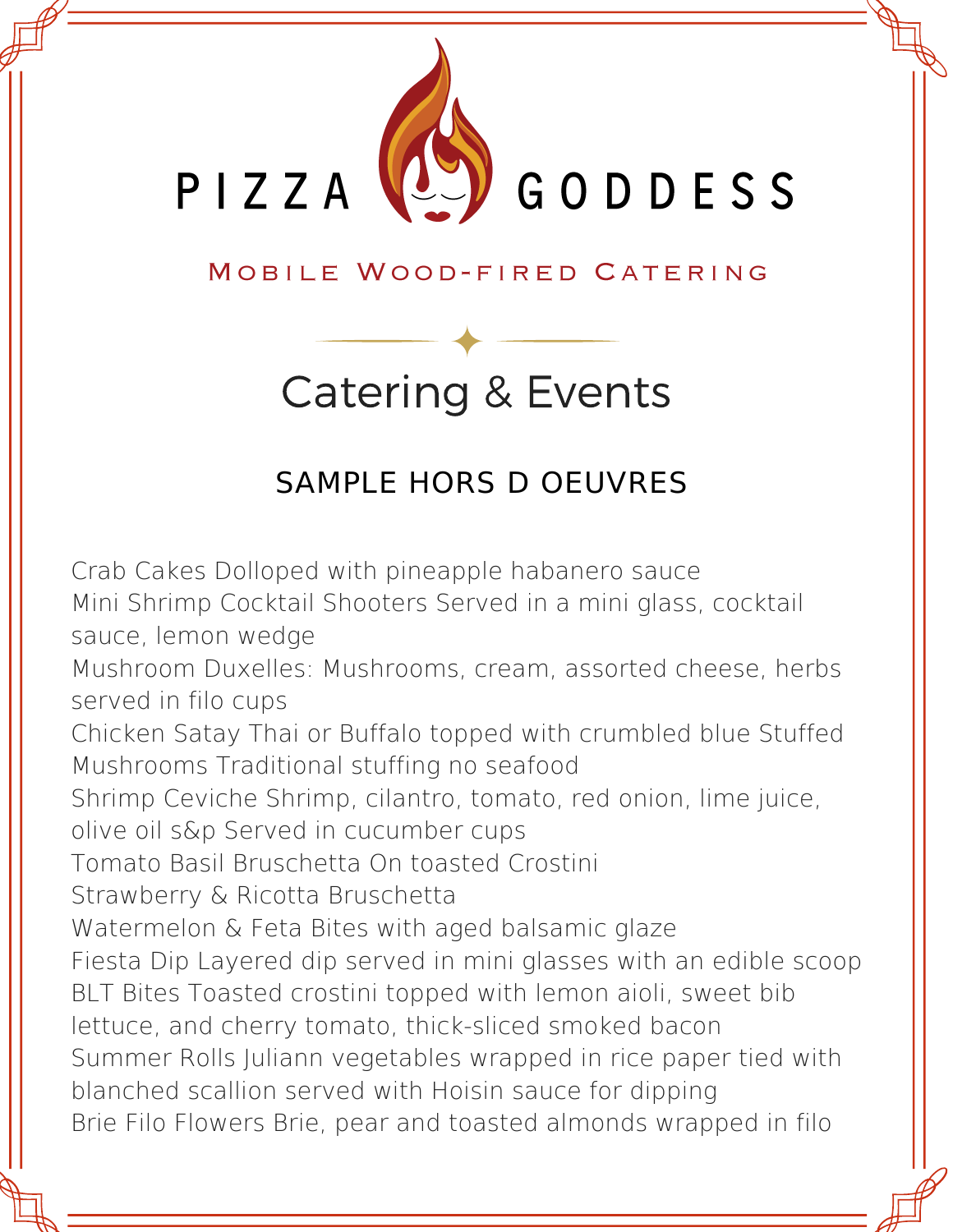# SPECIALITY PIZZA

**MARGHFRITA** FRESH TOMATO SAUCE FRFSH CHFFSF FRFSH BASIL

OUR FAMOUS CHEESE FRESH TOMATO SAUCE

E X C E P T I O N A L P E P P E R O N I

THE GODDESS FRESH TOMATO SAUCE **MOZZARELLA SAUSAGE** BROCCOLI RABE FRESH RICOTTA HOT PEPPERS

The Skinny White Pizza (olive oil & garlic) Mozzarella Cherry Tomatoes A r u g u l a Meat Lovers Fresh Tomato Sauce B a c o n S a u s a g e P e p p e r o n i Mozzarella

Lasting Impression White Pizza (olive oil & garlic) Mozzarella P r o s c i u t t o Fresh Ricotta Fresh Spinach Romano Cheese

S c a m p i White Pizza (olive oil & garlic) Garlic Sautéed Shrimp Mozzarella Fresh Parsley F r e s h L e m o n Buffalo Chicken Chicken, Blue Cheese

Drizzled With Blue Cheese D r e s s i n g

Green Onion

We offer Gluten-Free Dough

for your gluten-intolerant guests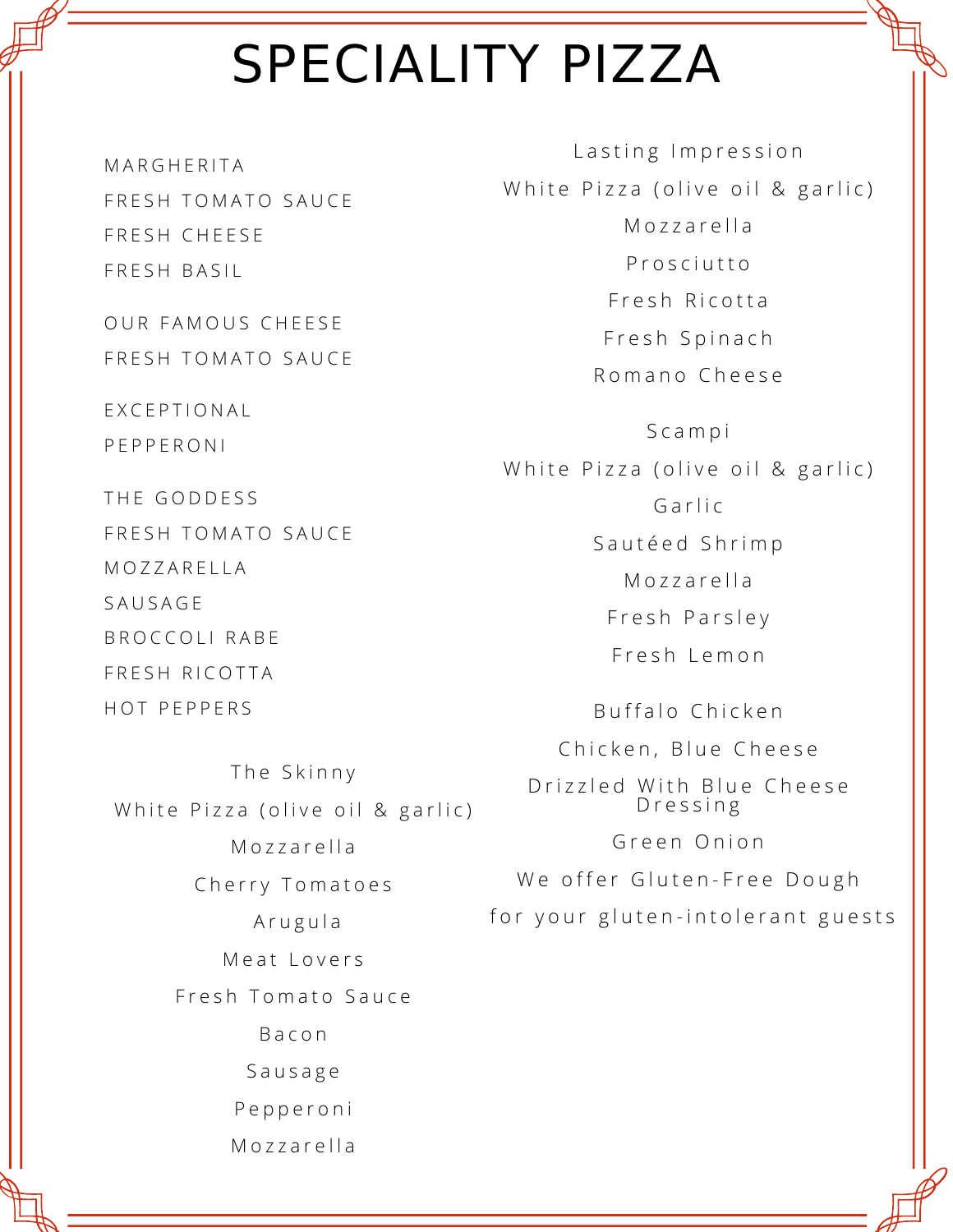Barbecue Chicken Barbecue Sauce Base Cheddar Cheese R e d O n i o n C h i c k e n

Green Onions

Veggie Lovers Fresh Tomato Sauce M u s h r o o m s Z u c c h i n i O n i o n P e p p e r s

Green Goddess B r o c c o l i n i Fresh Spinach Fresh Buffalo Mozzarella

F u n g h i Fresh Tomato Sauce Wood Fired Mushrooms Fresh Mozzarella Parmesano Reggiano

White Base (olive oil & garlic) •BARBECUE CHICKEN CREATE YOUR OWN P | A | N • P E P P E R O N I • S A U S A G E · SAUSAGE & RICOTTA • S A U S A G E A N D P E P P E R S • M U S H R O O M • R O A S T E D V E G G I ES • B A C O N & O N I O N • CHICKEN & BROCCOLI<br>• SHRIMP AND SPINACH • SHRIMP & HOT PEPPER • S H R IM P S C A M P I • L O B S T E R C R E A M S A U C E **• ONION & RICOTTA** · BROCCOLI & GARLIC •ARTICHOKE, FRESH MOZZARELLA & || CARAMELIZED ONION • B U F F A L O C H I C K E N · A R U G U L A, P R O S C I U T T O, P A R M I G A N O R E G G I A N O • CHICKEN & SUN DRIED TOMATOES • P O T A T O , B A C O N A N D C A R A M E L I Z E D O N I O N S • T O M A T O , B A S I L , A N D F R E S H M O Z Z A R E L L A • B A C O N , L E T T U C E & T O M A T O  $\cdot$ MOZZARELLA, GARLIC AND OLIVE OIL

• MEAT LOVERS SPECIAL (BACON,<br>SAUSAGE, PEPPERONI)

- L A M B & F E T A
- H A M & B R I E

A N C H O V I E S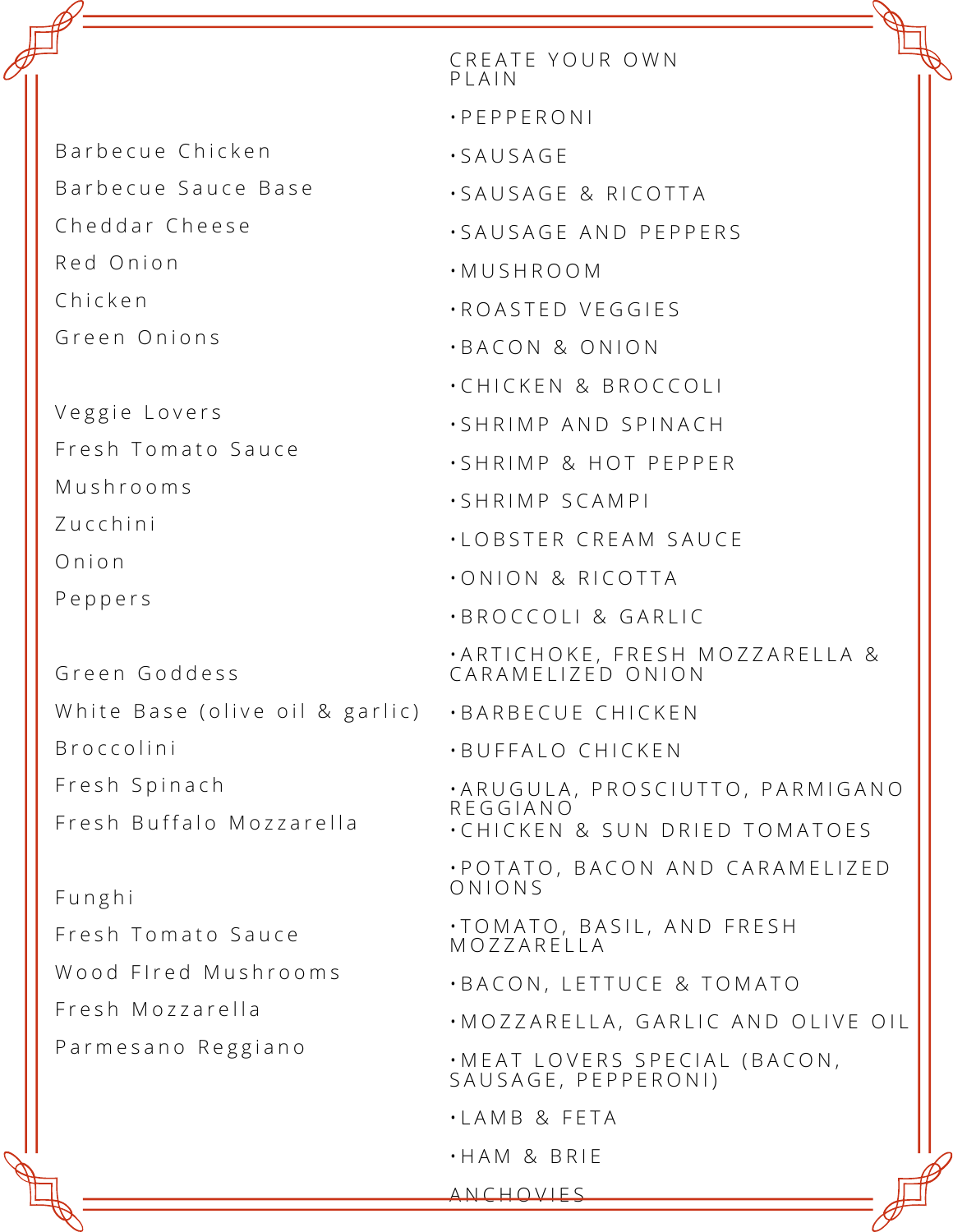## SALAD

#### Classic Caesar

#### Parmesan cheese, classic Caesar dressing anchovies upon request

#### MIXED GREENS

Radicchio, red leaf, Bibb lettuce, romaine, tomatoes, matchstick carrots, gorgonzola cheese, glazed walnuts, sliced seasonal fruit, drizzled in **VINAIGRETTE** 

#### SPINACH WITH FRUIT

Fresh baby spinach, sliced strawberries, slivered toasted almonds, with fruit vinaigrette

#### Seasonal Greens

#### candied walnuts, dried cranberries, crumbled goat cheese

#### drizzled with lemon maple vinaigrette

#### **SPINACH**

#### Spinach leaves with real bacon pieces, crumbled blue cheese, cherry tomatoes, with balsamic vinaigrette

Antipasto Platter

Olives, marinated artichoke hearts, marinated mushrooms, roasted red peppers, pickles

#### **CAPRESE**

Fresh mozzarella, basils, and tomatoes drizzled with extra virgin olive oil & balsamic glaze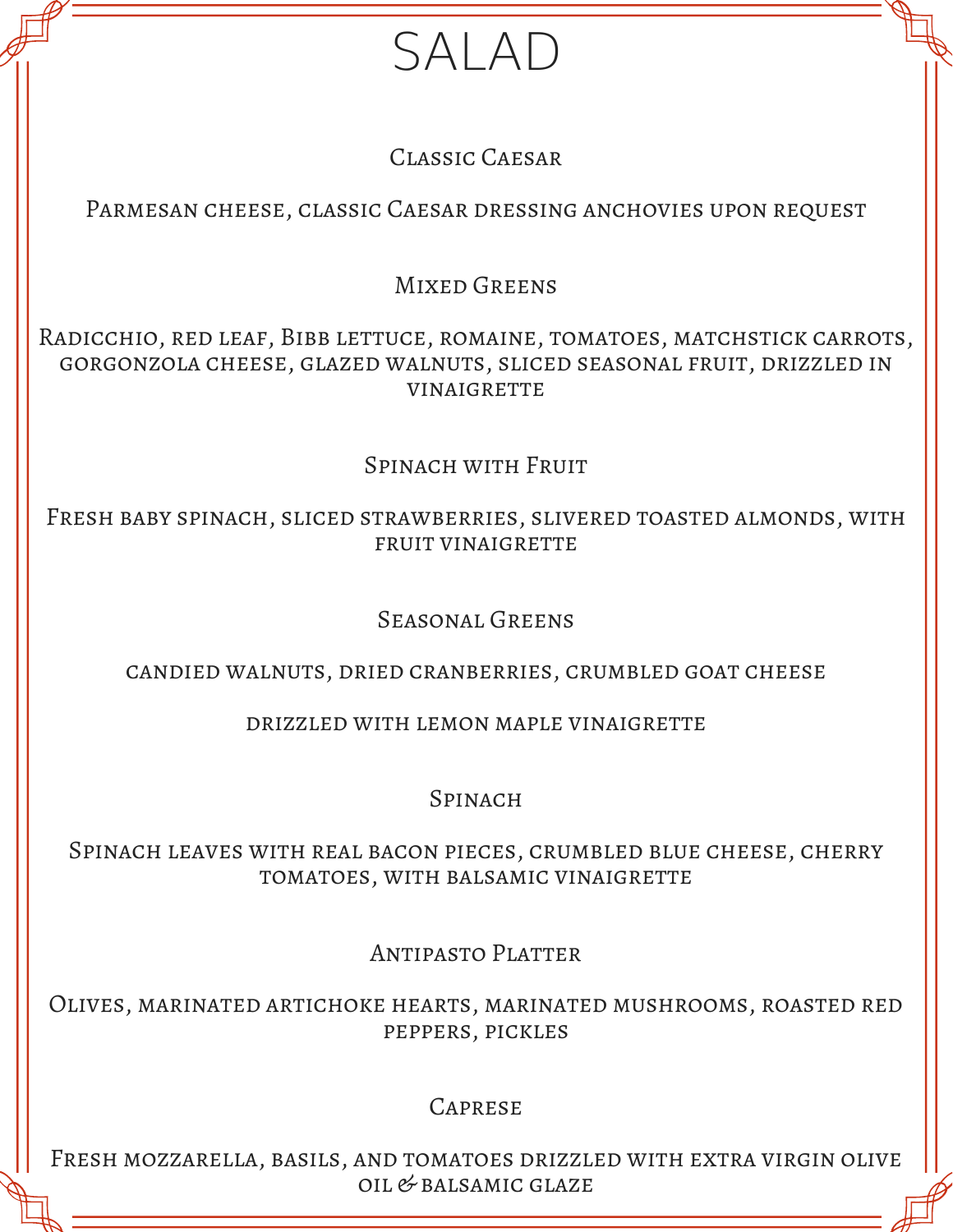Custom menu design to accommodate your taste and budget

Presentation is everything: you eat with your eyes! We offer many different tablescapes

Set up & break-down

Champagne & Wine pouring service (no fee)

Cake Cutting (no fee)

Menu changes seasonally

We take allergies and dietary restrictions serious, we can accommodate special requests.

Gluten-free, nut-free, vegan available

Includes paper products, we can provide real china plates and flatware for an additional charge.

### **Not Included**

Staffing: this will depend on the number of guests and the complexity of the menu

> Rentals: Linens, glassware, etc. Gratuity, Tax, Fees if applicable